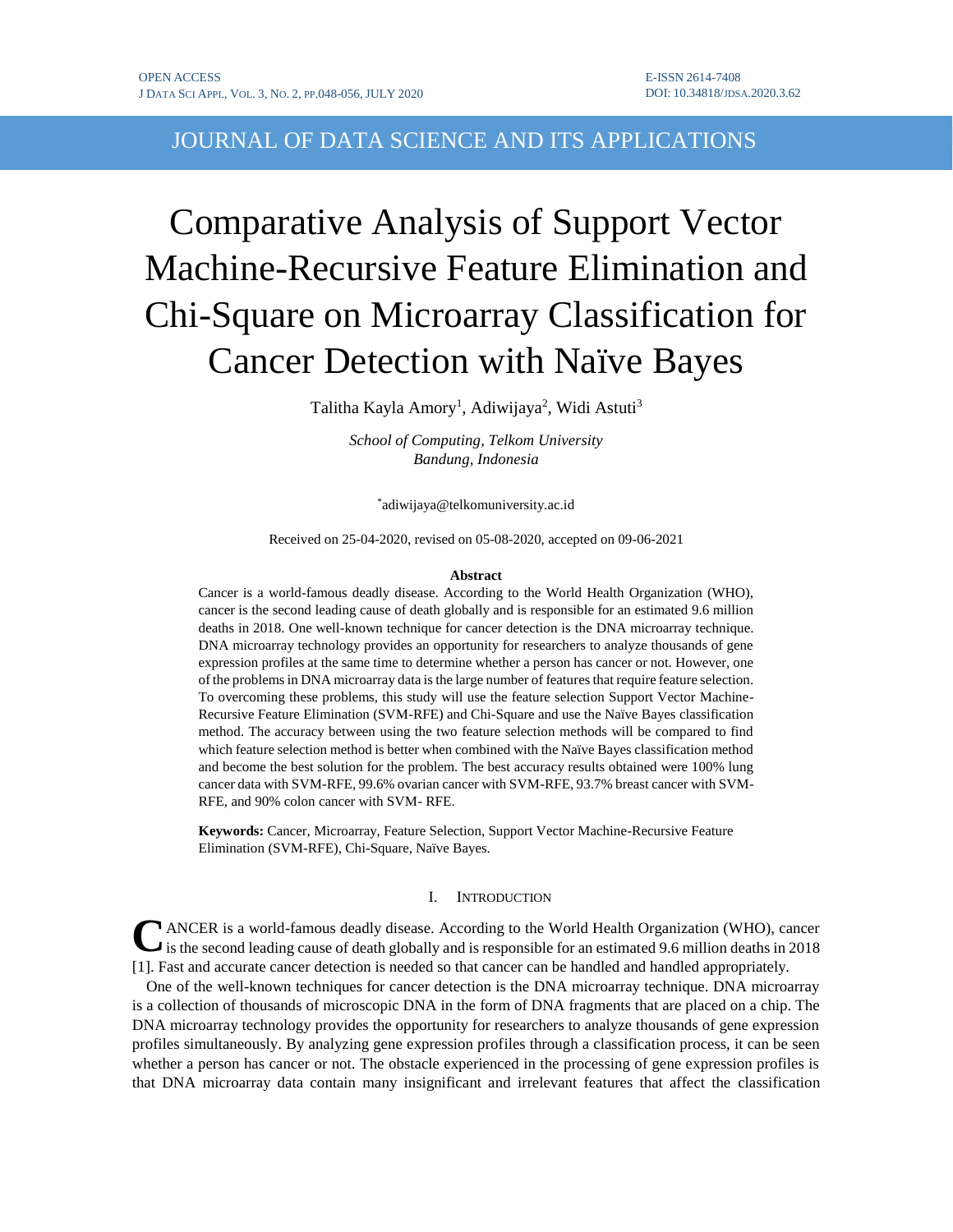process and results. Meanwhile, getting an accurate model requires sample data and informative features [2]. Therefore, the relevant features must first be determined [3]. One way to overcome this is by performing feature selection on the data. Feature selection is made to select important and relevant features of the data and remove features that do not affect the cancer classification process.

This study will analyze the effect of feature selection on DNA microarray data to determine whether feature selection can improve gene expression classification accuracy and to find the best combination method. The feature selection method that will be used is the Support Vector Machine-Recursive Feature Elimination (SVM-RFE) and Chi-Square. A classification method was also chosen to classify the DNA microarray gene expression, namely Naïve Bayes. The selection of these methods is based on previous studies which state that these methods have a good performance in the classification of DNA microarray gene expression. The data used are colon cancer, breast cancer, lung cancer, and ovarian cancer from Kent-Ridge Biomedical [4]. The cancer classification performance test compares data classification accuracy with and without feature selection in the classification method. The accuracy between using the two feature selection methods will also be compared to find which feature selection method is better when combined with the Naïve Bayes classification method. To get an overall picture of the performance comparison, this study also considers precision, recall, and F1-score.

The rest of the paper is organized as follows. The literature review is presented in Sect. 2. The research method is presented in Sect. 3. Section 4 presents the results and discussion. Section 5 concludes the paper.

### II. LITERATURE REVIEW

Several studies on DNA microarray data for cancer classification implement the Chi-Square and SVM-RFE feature selection methods. Research conducted by Omara et al. [5] aims to explain the effect of feature selection on the accuracy of classification methods widely used in cancer classification research. This study evaluates the selection methods for Information Gain, Chi-Square, mRMR, Linear Correlation, and Random Forest Selector; and evaluating their effects on the classification methods SOM, K-NN, K-means, and Random Forest. This study found that when Chi-Square is combined with K-means, it will produce 100% accuracy for lymphoma cancer data. An excellent accuracy also occurs when using the Chi-Square method combined with the Random Forest method, which is 98.63% for leukemia data.

Babu and Sarkar [6] conducted a study using the Chi-Square and SVM-RFE feature selection methods. This study aimed to develop a system for classifying cancer more accurately using DNA microarray data. This experiment compares the accuracy of the T-test, Chi-Square, Information Gain, Relief-F, SVM-RFE, and mRMR feature selection methods combined with the SVM and K-NN classification methods. The results obtained are that the SVM-RFE, combined with the SVM and K-NN methods, produces an accuracy of 90% in colon cancer data. In the leukemia data, the highest accuracy value is 97% using the Chi-Square method combined with SVM.

Research conducted by Rustam and Kharis [7] aims to compare the accuracy results between the Gaussian Kernel and SVM-RFE feature selection methods combined with the SVM classification method. From the test results, it can be seen that the accuracy of using the SVM-RFE method reaches 96.7899% for lung cancer data. This percentage is slightly superior to the SVM method without using feature selection and SVM using the Gaussian Kernel.

Several studies have also used the Naïve Bayes classification method for cancer classification using DNA microarray data. Sharbaf et al. [8] researched by combining the Fisher Criterion, CLA, and ACO feature selection methods combined with the K-NN, SVM, and Naïve Bayes classification methods. The accuracy rate obtained when using the Naïve Bayes classification for leukemia and prostate cancer data is 100%.

Research conducted by Nurviarelda et al. [9] aims to carry out the classification process using the feature selection method of the Daubechies4 family of Discrete Wavelet Transform (DWT) and the Naïve Bayes classification method, which will later be compared using the mRMR feature selection method. The highest accuracy results from the db4 method are found in ovarian cancer data, which is 98.41%.

#### III. RESEARCH METHOD

#### *A. System Description*



Fig. 1. Flowchart of The System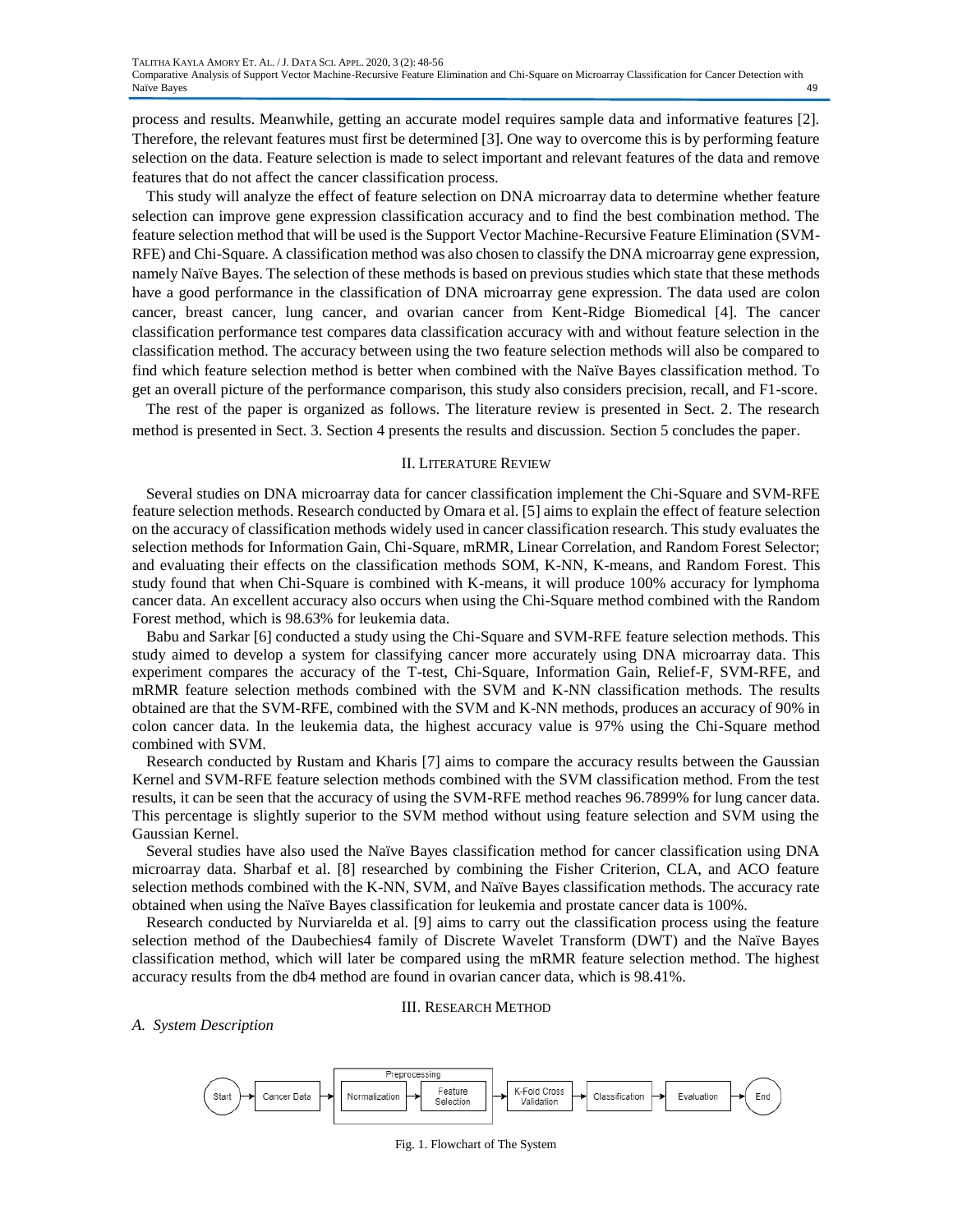Judging from the flowchart above, the first step is the preparation of cancer data. The second stage of this final project is preprocessing. At this stage, two preprocessing processes will be carried out, namely data normalization and feature selection. Feature selection will be carried out using the Support Vector Machine-Recursive Feature Elimination (SVM-FRE) and Chi-Square methods to reduce the number of features in the data and select features that affect the dataset. The third stage of this final project is the classification process. Data that has gone through the feature selection process will then be classified using Naïve Bayes. The cancer classification performance test compares data classification accuracy with and without feature selection in the classification method. The accuracy between using the two feature selection methods will also be compared to find which feature selection method is better when combined with the Naïve Bayes classification method. The precision, recall, and F1-score results will also be analyzed to get a picture of the overall performance.

# *B. Cancer Data*

The data used in this final project is DNA microarray data from Kent Ridge Biomedical Dataset [4]. The DNA microarray data consists of ovarian cancer, lung cancer, breast cancer, and colon cancer. The dataset specifications used can be seen in Table I.

TABLE I DNA MICROARRAY DATASET SPECIFICATIONS [4]

| Data           | <b>Number of Classes</b> | <b>Number of Features</b> | <b>Number of Samples</b> |
|----------------|--------------------------|---------------------------|--------------------------|
| Ovarian cancer | 2 (normal, cancer)       | 15154                     | 252                      |
| Lung cancer    | 2 (mesothelioma, ADCA)   | 12533                     | 181                      |
| Breast cancer  | 2 (relapse, non-relapse) | 24482                     | 97                       |
| Colon tumor    | 2 (negative, positive)   | 2000                      | 62                       |

## *C. Preprocessing*

The preprocessing process corrects problems that arise in the data processing. Such as data with too many features and the high difference in range values in each feature. These problems can cause the results of data processing to be less good or not optimal.

#### *1) Normalization*

Normalization is carried out so that the data training process becomes faster or improves the classification model's performance and helps the model understand the classification process's data. The method used in this final project is Min-Max Normalization. The Min-Max Normalization method is a method of changing complex data without eliminating the contents, making it easier to process [10]. Min-Max Normalization will provide a feature value between 0 and 1. The formula used in normalization can be seen in equation (1).

$$
X' = \frac{X - X_{min}}{X_{max} - X_{min}} (newX_{max} - newX_{min}) + newX_{min}
$$
(1)

Based on this equation,  $X$  'is the new feature value in the normalization domain,  $X$  is the feature value before the normalization process,  $X_{\text{min}}$  is the lowest feature value in the normalized data, and  $X_{\text{max}}$  is the highest feature value in the normalized data. new $X_{max}$  is the highest range value and new $X_{min}$  is the lowest range value.

# *2) Feature Selection with SVM-RFE*

Support Vector Machine-Recursive Feature Elimination (SVM-RFE) is a method of reducing data dimensions. This algorithm was first introduced by jokes in his research entitled "Gene Selection for Cancer Classification using Support Vector Machines" [11]. SVM-RFE proved to be one of the best feature selection methods, ranking features by practicing the SVM classification method and recursively eliminating it with the least weight in each iteration [12]. The feature weight can be determined by calculating the weight w shown in equation (2).

$$
w = \sum_{k=0}^{n} \alpha_k y_k x_k \tag{2}
$$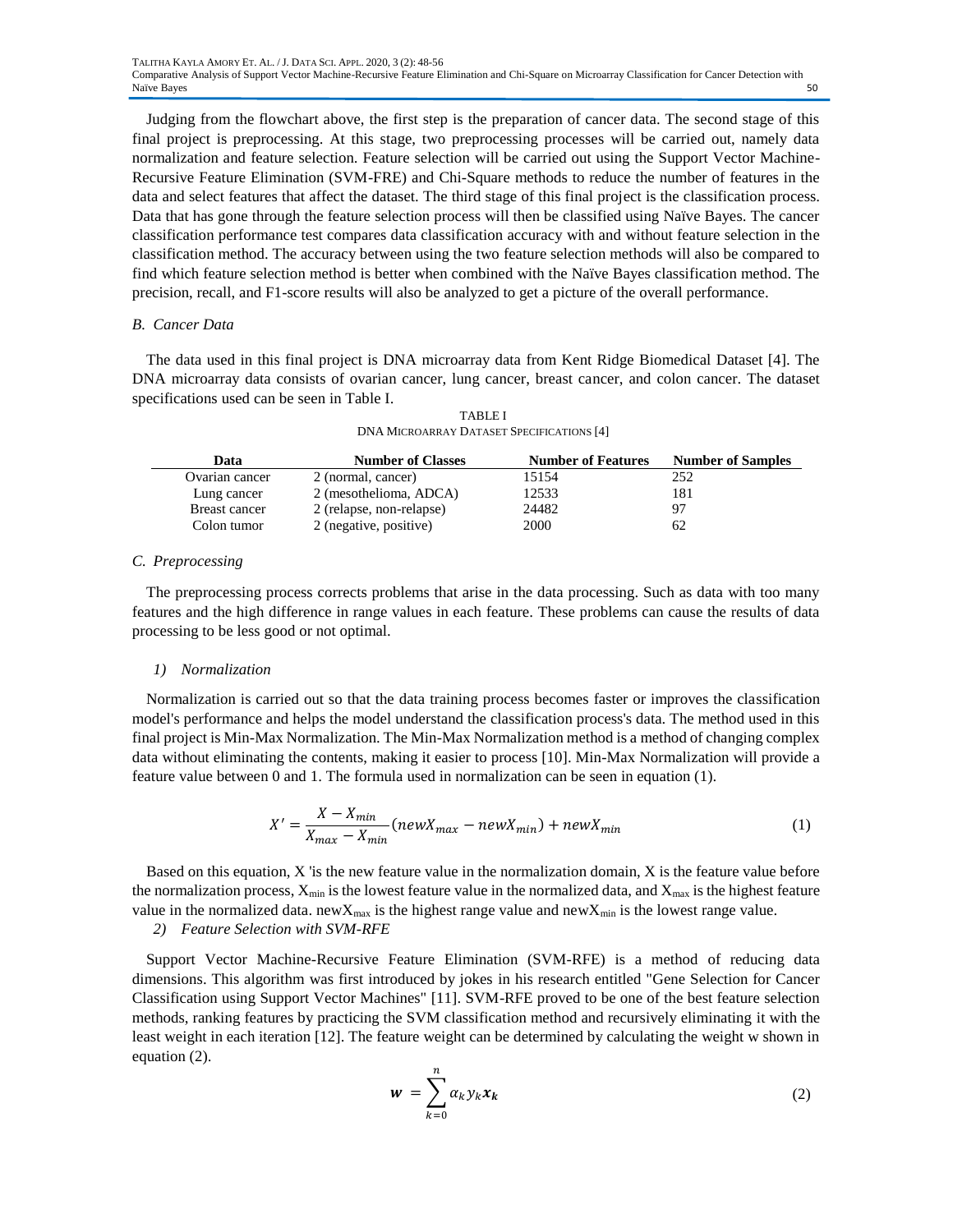Where  $\alpha_k$  is the SVM classification result from the training data,  $y_k$  is the label class, and  $x_k$  is the training data. SVM has four kernels, namely linear, polynomial, RBF, and sigmoid. This study uses SVM with a linear kernel because it works best on small and large features compared to other kernels [13].

#### *3) Feature Selection with Chi-Square*

Another feature selection option that is commonly used is the Chi-Square  $(X^2)$  statistical method. Chi-Square is a statistical test to determine two events' dependence (in feature selection, the two events are feature occurrence and class occurrence). The process consists of a Chi-Square calculation between each feature X and labels Y. If dependent, this feature will be used in the training model [14]. Chi-Square calculations can be seen in equation (3).

$$
X^{2} = \sum \frac{(O_{i} - E_{i})^{2}}{E_{i}} \tag{3}
$$

Where Oi is the observed frequency, and  $E_i$  is the expected frequency.  $E_i$  can be calculated by equation (4).

$$
E_i = \frac{row total x column total}{sample size}
$$
 (4)

A higher Chi-Square value indicates that the feature is more informative, so it should be chosen for the training model [5].

## *D. K-Fold Cross Validation*

This study will use the K-Fold Cross Validation technique in dividing the dataset used into train and test data. The split train and test data will start with the first part being the test data and the other part being the train data. The next split data will use the second part for test data and the other part for train data. This split is repeated until the k-part becomes the test data and the other part becomes the train data. This study uses  $K = 10$ , which is usually referred to as 10-Fold Cross-Validation [15].

#### *E. Classification with Naïve Bayes*

Naïve Bayes is a classification method based on probability and the Bayesian Theorem, assuming that each variable X is independent (independence). In general, the Bayesian Theorem is in equation (5).

$$
P(C|X) = \frac{P(X|C)P(C)}{P(X)}
$$
\n<sup>(5)</sup>

The above equation (5) is used to calculate each class C's probability-based on condition X, which is the probability of each particular class feature.

The three popular types of Naïve Bayes are Gaussian, Multinomial, and Bernoulli. The Naïve Bayes type used in this study is Gaussian, which is better for data with continuous feature values [16]. The likelihood value can be measured using equation (6).

$$
P(X_j|C = C_i) = \frac{1}{\sigma_{ji}\sqrt{2\pi}}exp\left(-\frac{(X_j - \mu_{ji})^2}{2\sigma_{ji}^2}\right)
$$
(6)

The value of  $\mu j i$  is the mean of  $X_i$  with class = c<sub>i</sub>, and  $\sigma_{ji}$  is the standard deviation of  $X_i$  with class = c<sub>i</sub> [8].

#### *F. System Evaluation*

In this study, the feature selection method was introduced to reduce the dimensions in gene expression DNA microarray data classification into the specified cancer class types. The proposed performance measures are calculated using accuracy. Accuracy refers to how often a classifier predicts the correct class [17]. To obtain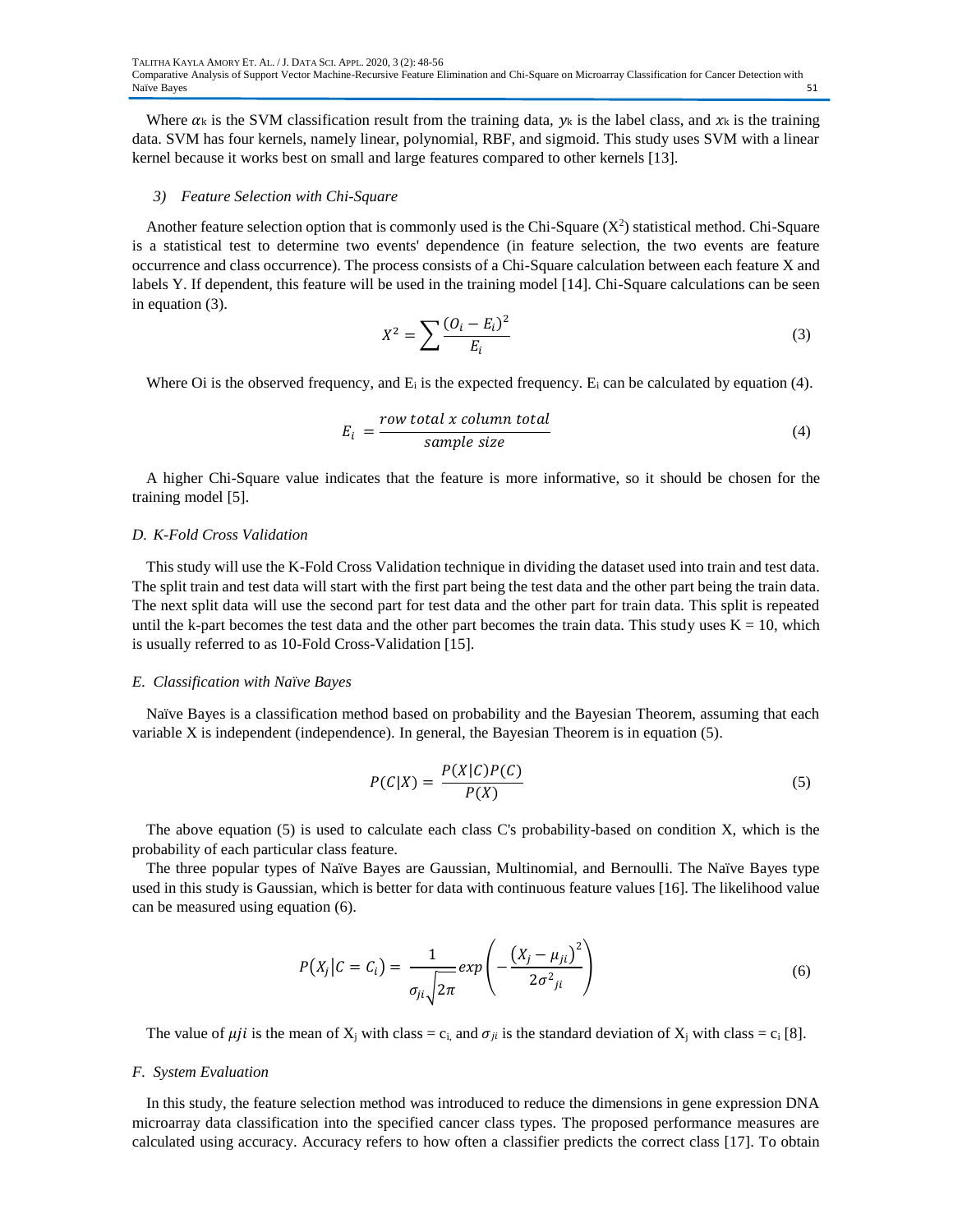accuracy, the test data prediction results from the classification model will be compared with the actual test data label [18]. The number of correct predictions will be divided by the total number of data and multiplied by 100%.

The accuracy results obtained from the proposed method will be compared to see whether feature selection is better than the classification without using feature selection. The accuracy between the two feature selection methods will also be compared to determine which feature selection method produces better performance when combined with the Naïve Bayes classification method. To get an overall picture of the performance comparison, this study also considers precision, recall, and F1-score. Precision refers to the presentation of how many of the correct predictions are positive of the total predictions. Recall refers to how the model predicts positive, and in fact, it is indeed positive data. The F1-score represents a balance between precision and recall.

## IV. RESULTS AND DISCUSSION

This study uses four datasets, as shown in Table I. Cancer data will go through the feature selection stage using SVM-RFE and Chi-Square to reduce the number of features in the data. After feature selection is carried out, the classification model will be implemented using the Naïve Bayes method with the Gaussian type. The K-Fold Cross Validation technique will be used to share training and testing data. This research will use crossvalidation with  $K = 10$ .

# *A. Performance of The Proposed Method*

## *1) Performance of SVM-RFE and Naïve Bayes*

In this scenario, the SVM-RFE feature selection will be used, which will later be combined with the Naïve Bayes classification method. The selection of the number of features is based on previous research [19], where the number of features tested is 5, 10, 50, 100, 200, 500, and 1000. After that, K-Fold Cross Validation will be carried out with K's number to be tested based on the research previously [15], namely  $K = 10$ .

|               |                          |                           |                           | Accuracy                   |                            |                            |                             |
|---------------|--------------------------|---------------------------|---------------------------|----------------------------|----------------------------|----------------------------|-----------------------------|
| Data          | <b>Features</b><br>$= 5$ | <b>Features</b><br>$= 10$ | <b>Features</b><br>$= 50$ | <b>Features</b><br>$= 100$ | <b>Features</b><br>$= 200$ | <b>Features</b><br>$= 500$ | <b>Features</b><br>$= 1000$ |
| Ovarian       | 99.2%                    | 99.6%                     | 98.4%                     | 98.8%                      | 96.8%                      | 97.6%                      | 97.4%                       |
| Lung          | 97.3%                    | 98.3%                     | 100%                      | 100%                       | 100%                       | 99.4%                      | 99.4%                       |
| <b>Breast</b> | 79.3%                    | 85.6%                     | 93.7%                     | 92.7%                      | 92.8%                      | 86.3%                      | 73.3%                       |
| Colon         | 88.3%                    | 90%                       | 88.3%                     | 86.7%                      | 80.2%                      | 72.4%                      | 62.4%                       |

TABLE II ACCURACY RESULTS OF MICROARRAY DATA USING SVM-RFE AND NAÏVE BAYES

TABLE III PRECISION RESULTS OF MICROARRAY DATA USING SVM-RFE AND NAÏVE BAYES

|               |                          |                           |                           | <b>Precision</b>           |                            |                            |                             |
|---------------|--------------------------|---------------------------|---------------------------|----------------------------|----------------------------|----------------------------|-----------------------------|
| Data          | <b>Features</b><br>$= 5$ | <b>Features</b><br>$= 10$ | <b>Features</b><br>$= 50$ | <b>Features</b><br>$= 100$ | <b>Features</b><br>$= 200$ | <b>Features</b><br>$= 500$ | <b>Features</b><br>$= 1000$ |
| Ovarian       | 70%                      | 70%                       | 70%                       | 70%                        | 70%                        | 70%                        | 70%                         |
| Lung          | 100%                     | 100%                      | 100%                      | 100%                       | 100%                       | 99.4%                      | 99.4%                       |
| <b>Breast</b> | 55%                      | 52.7%                     | 60%                       | 60%                        | 60%                        | 56.7%                      | 56.7%                       |
| Colon         | 71.7%                    | 71.7%                     | 71.7%                     | 70%                        | 55.8%                      | 50.7%                      | 43%                         |

| <b>TABLE IV</b>                                                 |
|-----------------------------------------------------------------|
| RECALL RESULTS OF MICROARRAY DATA USING SVM-RFE AND NAÏVE BAYES |

|               |                 |                 |                 | <b>Recall</b>   |                 |                 |                 |
|---------------|-----------------|-----------------|-----------------|-----------------|-----------------|-----------------|-----------------|
| Data          | <b>Features</b> | <b>Features</b> | <b>Features</b> | <b>Features</b> | <b>Features</b> | <b>Features</b> | <b>Features</b> |
|               | $= 5$           | $= 10$          | $= 50$          | $= 100$         | $= 200$         | $= 500$         | $= 1000$        |
| Ovarian       | 69.6%           | 69.6%           | 68.4%           | 68.8%           | 66.8%           | 67.6%           | 67.2%           |
| Lung          | 96.8%           | 98.1%           | 100\%           | 100%            | 100%            | 100%            | 100%            |
| <b>Breast</b> | 45.7%           | 50.7%           | 55.7%           | 57%             | 53.7%           | 53.7%           | 41.7%           |
| Colon         | 60%             | 65%             | 61.7%           | 61.7%           | 65%             | 65%             | 61.7%           |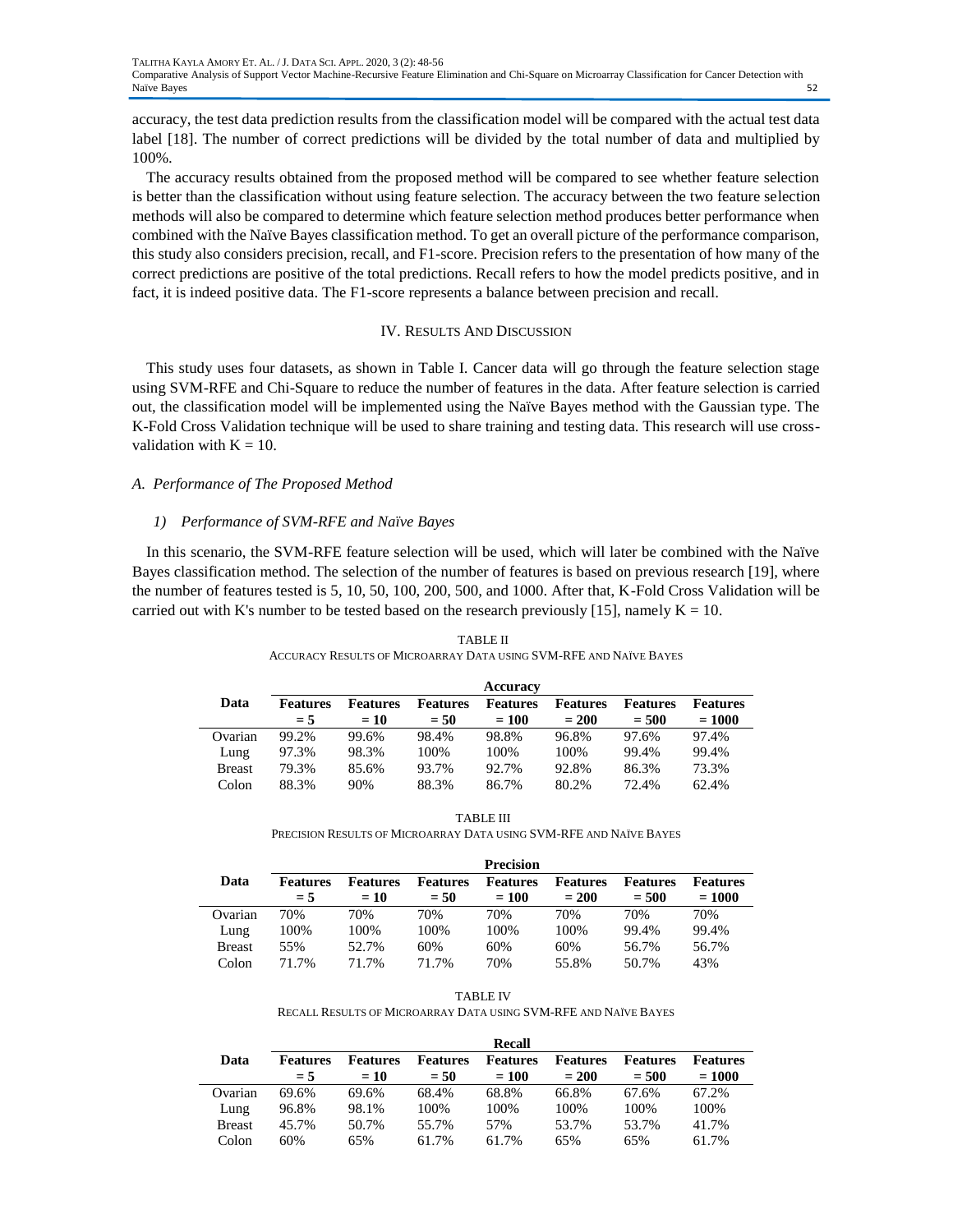|               |                 |                 |                 | <b>F1-Score</b> |                 |                 |                 |
|---------------|-----------------|-----------------|-----------------|-----------------|-----------------|-----------------|-----------------|
| Data          | <b>Features</b> | <b>Features</b> | <b>Features</b> | <b>Features</b> | <b>Features</b> | <b>Features</b> | <b>Features</b> |
|               | $= 5$           | $= 10$          | $= 50$          | $= 100$         | $= 200$         | $= 500$         | $= 1000$        |
| Ovarian       | 69.8%           | 69.8%           | 69.2%           | 69.4%           | 68.3%           | 68.7%           | 68.5%           |
| Lung          | 98.3%           | 99%             | 100\%           | 100\%           | 100%            | 99.7%           | 99.7%           |
| <b>Breast</b> | 49.2%           | 50.9%           | 57.5%           | 58.4%           | 56.4%           | 55%             | 47.1%           |
| Colon         | 63.3%           | 66.7%           | 64.7%           | 63.3%           | 58.9%           | 55.4%           | 49.1%           |

TABLE V F1- SCORE RESULTS OF MICROARRAY DATA USING SVM-RFE AND NAÏVE BAYES

The accuracy of the DNA microarray data using the SVM-RFE and Naïve Bayes methods is shown in Table II. Based on Table II, it was found that the lung cancer and ovarian cancer dataset obtained better accuracy values compared to other datasets on each number of features. An accuracy value of 100% is obtained by lung cancer data using 50, 100, and 200 features. In the ovarian cancer data, the greatest accuracy value was 99.6% obtained when using ten features. Colon cancer data gets the highest accuracy value of 90% when using ten features. In the breast cancer data, the greatest accuracy value is 93.7% obtained when using 50 features.

The highest precision results are also owned by lung cancer data with a precision level of up to 100%. Ovarian cancer data has a stable precision value from the use of 5 features to 1000 features, which is 70%. The best recall and F1-Score results are held by lung cancer data which can reach 100%

## *2) Performance of Chi-Square and Naïve Bayes*

In this scenario, the Chi-Square feature selection will be used, which will later be combined with the Naïve Bayes classification method. The selection of the number of features is based on previous research [19], where the number of features tested is 5, 10, 50, 100, 200, 500, and 1000. After that, K-Fold Cross Validation will be carried out with K's number to be tested based on the research previously [15], namely  $K = 10$ .

|               |                          |                          |                           | Accuracy                   |                            |                            |                             |
|---------------|--------------------------|--------------------------|---------------------------|----------------------------|----------------------------|----------------------------|-----------------------------|
| Data          | <b>Features</b><br>$= 5$ | <b>Features</b><br>$=10$ | <b>Features</b><br>$= 50$ | <b>Features</b><br>$= 100$ | <b>Features</b><br>$= 200$ | <b>Features</b><br>$= 500$ | <b>Features</b><br>$= 1000$ |
| Ovarian       | 96.5%                    | 95.7%                    | 96.5%                     | 96.9%                      | 96.5%                      | 92.5%                      | 92.2%                       |
| Lung          | 99.4%                    | 97.8%                    | 98.3%                     | 98.9%                      | 100%                       | 99.4%                      | 98.9%                       |
| <b>Breast</b> | 56.6%                    | 58.8%                    | 60.8%                     | 62.9%                      | 61.9%                      | 62.9%                      | 62.9%                       |
| Colon         | 85%                      | 86.7%                    | 85%                       | 81.9%                      | 79.3%                      | 69.3%                      | 62.6%                       |

TABLE VI ACCURACY RESULTS OF MICROARRAY DATA USING CHI-SQUARE AND NAÏVE BAYES

TABLE VII PRECISION RESULTS OF MICROARRAY DATA USING CHI-SQUARE AND NAÏVE BAYES

|               |                 |                 |                 | <b>Precision</b> |                 |                 |                 |
|---------------|-----------------|-----------------|-----------------|------------------|-----------------|-----------------|-----------------|
| Data          | <b>Features</b> | <b>Features</b> | <b>Features</b> | <b>Features</b>  | <b>Features</b> | <b>Features</b> | <b>Features</b> |
|               | $= 5$           | $= 10$          | $= 50$          | $= 100$          | $= 200$         | $= 500$         | $= 1000$        |
| Ovarian       | 70%             | 70%             | 70%             | 70%              | 70%             | 70%             | 70%             |
| Lung          | 100%            | 100%            | 100%            | 100%             | 100%            | 98%             | 96%             |
| <b>Breast</b> | 40%             | 40%             | 40%             | 40%              | 40%             | 40%             | 40%             |
| Colon         | 70%             | 70%             | 64.2%           | 56.7%            | 54.7%           | 50.3%           | 44.3%           |

TABLE VIII RECALL RESULTS OF MICROARRAY DATA USING CHI-SQUARE AND NAÏVE BAYES

|               |                          |                           |                           | <b>Recall</b>       |                            |                            |                             |
|---------------|--------------------------|---------------------------|---------------------------|---------------------|----------------------------|----------------------------|-----------------------------|
| Data          | <b>Features</b><br>$= 5$ | <b>Features</b><br>$= 10$ | <b>Features</b><br>$= 50$ | Features<br>$= 100$ | <b>Features</b><br>$= 200$ | <b>Features</b><br>$= 500$ | <b>Features</b><br>$= 1000$ |
|               |                          |                           |                           |                     |                            |                            |                             |
| Ovarian       | 68%                      | 67.2%                     | 68.4%                     | 68.8%               | 68.4%                      | 63.8%                      | 64.2%                       |
| Lung          | 99.4%                    | 97.7%                     | 98.3%                     | 98.9%               | 100%                       | 100%                       | 100%                        |
| <b>Breast</b> | 9.30%                    | 9.30%                     | 14.7%                     | 15.7%               | 14.7%                      | 15.7%                      | 15.7%                       |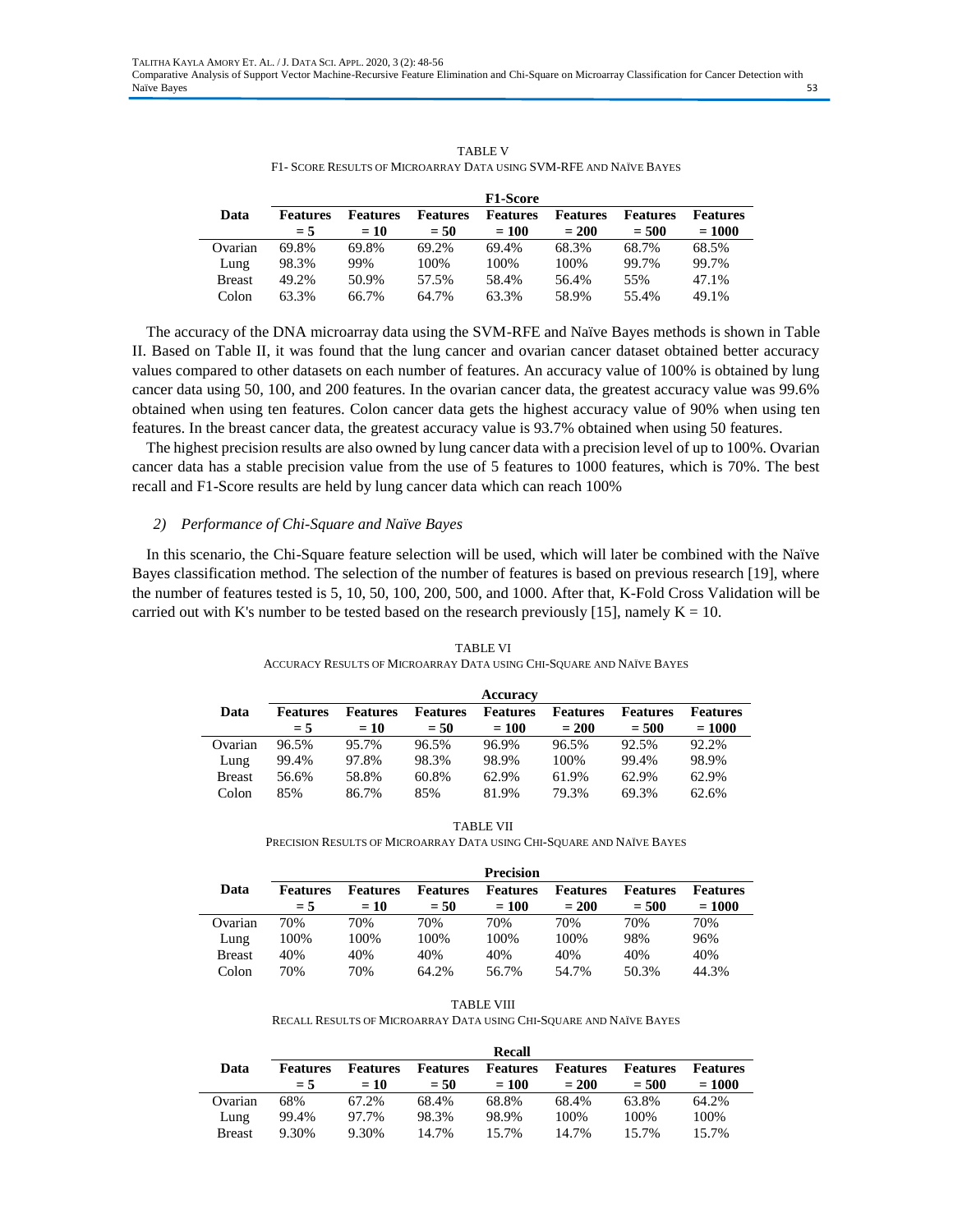|  |  | Colon 56.7% 61.7% 65% 70% 73.3% 70% 66.7% |  |  |
|--|--|-------------------------------------------|--|--|

TABLE IX F1-SCORE RESULTS OF MICROARRAY DATA USING CHI-SQUARE AND NAÏVE BAYES

|               |                          |                          |                           | <b>F1-Score</b>            |                            |                            |                             |
|---------------|--------------------------|--------------------------|---------------------------|----------------------------|----------------------------|----------------------------|-----------------------------|
| Data          | <b>Features</b><br>$= 5$ | <b>Features</b><br>$=10$ | <b>Features</b><br>$= 50$ | <b>Features</b><br>$= 100$ | <b>Features</b><br>$= 200$ | <b>Features</b><br>$= 500$ | <b>Features</b><br>$= 1000$ |
|               |                          |                          |                           |                            |                            |                            |                             |
| Ovarian       | 69%                      | 68.5%                    | 69.2%                     | 69.4%                      | 69.2%                      | 66.3%                      | 66.5%                       |
| Lung          | 99.7%                    | 98.8%                    | 99.1%                     | 99.4%                      | 100%                       | 98.9%                      | 97.8%                       |
| <b>Breast</b> | 14.8%                    | 15%                      | 20.4%                     | 21.7%                      | 20.1%                      | 2.1.2%                     | 21.2%                       |
| Colon         | 59%                      | 62.3%                    | 61.9%                     | 61.1%                      | 61.4%                      | 56.6%                      | 51.6%                       |

The accuracy of the microarray DNA data using the Chi-Square and Naïve Bayes methods is shown in Table VI. Based on Table VI, it is found that the lung cancer dataset gets a better accuracy value compared to other datasets on each feature count test. An accuracy value of 100% is obtained by lung cancer data when using 200 features. In the ovarian cancer data, the greatest accuracy value is 96.9% obtained when using 100 features. Colon cancer data gets the highest accuracy score of 86.7% when using ten features. However, the model still does not provide good accuracy in breast cancer data. The Chi-Square Feature Selection cannot handle breast cancer data where this data has the highest data complexity compared to other data.

The highest precision results are also owned by lung cancer data with a precision level of up to 100%. Ovarian cancer data has a stable precision value from the use of 5 features to 1000 features, which is 70%. The best recall and F1-Score results are held by lung cancer data which can reach 100%.

## *3) Performance Naïve Bayes without Feature Seelction*

In this scenario, DNA microarray data classification does not use the feature selection method. The type of Naïve Bayes to be used is Gaussian, which, based on research [18], will produce better performance when the data type is continuous compared to other Naïve Bayes types. Like other methods, K-fold Cross-Validation will be performed with the number of K to be tested based on previous research [15], namely  $K = 10$ .

| <b>TABLE X</b>                                                         |
|------------------------------------------------------------------------|
| RESULTS OF MICROARRAY DATA USING NAÏVE BAYES WITHOUT FEATURE SELECTION |

| Data          | Accuracy | <b>Precision</b> | <b>Recall</b> | <b>F1-Score</b> |
|---------------|----------|------------------|---------------|-----------------|
| Ovarian       | 88.6%    | 70%              | 63.3%         | 63.3%           |
| Lung          | 97.3%    | 94.1%            | 99.4%         | 99.4%           |
| <b>Breast</b> | 54%      | 35%              | 15.3%         | 15.3%           |
| Colon         | 56.2%    | 38.8%            | 55.8%         | 55.8%           |

The accuracy of the DNA microarray data test using the Naïve Bayes method without feature selection is shown in Table X. Based on Table X, it is found that the lung cancer dataset has a better accuracy value than other datasets, namely 97.3%. In the data on ovarian cancer, the accuracy value obtained is 88.6%. Colon cancer data got an accuracy value of 56.2%, and breast cancer data got an accuracy value of 54%.

The highest precision results are also owned by lung cancer data with a precision level of up to 94.1%. The best recall and F1-Score results are held by lung cancer data which can reach 99.4% for recall and 96.3% for F1-Score.

# *B. Performance Analysis of The Proposed Method*

From the data listed above, the accuracy has increased and decreased with each use of different features. However, this does not necessarily make this experiment unsuccessful. In [20] research, it was stated that feature selection is the process of selecting a small part of the features that are ideally needed and sufficient to produce optimal performance. From this statement, it can be concluded that the number of features is the optimal number of features when the accuracy increases. When the accuracy decreases, the number of features is less than optimal. The number of features that get the highest accuracy value in the proposed methods also depends on how the feature's influence level is selected on the cancer data.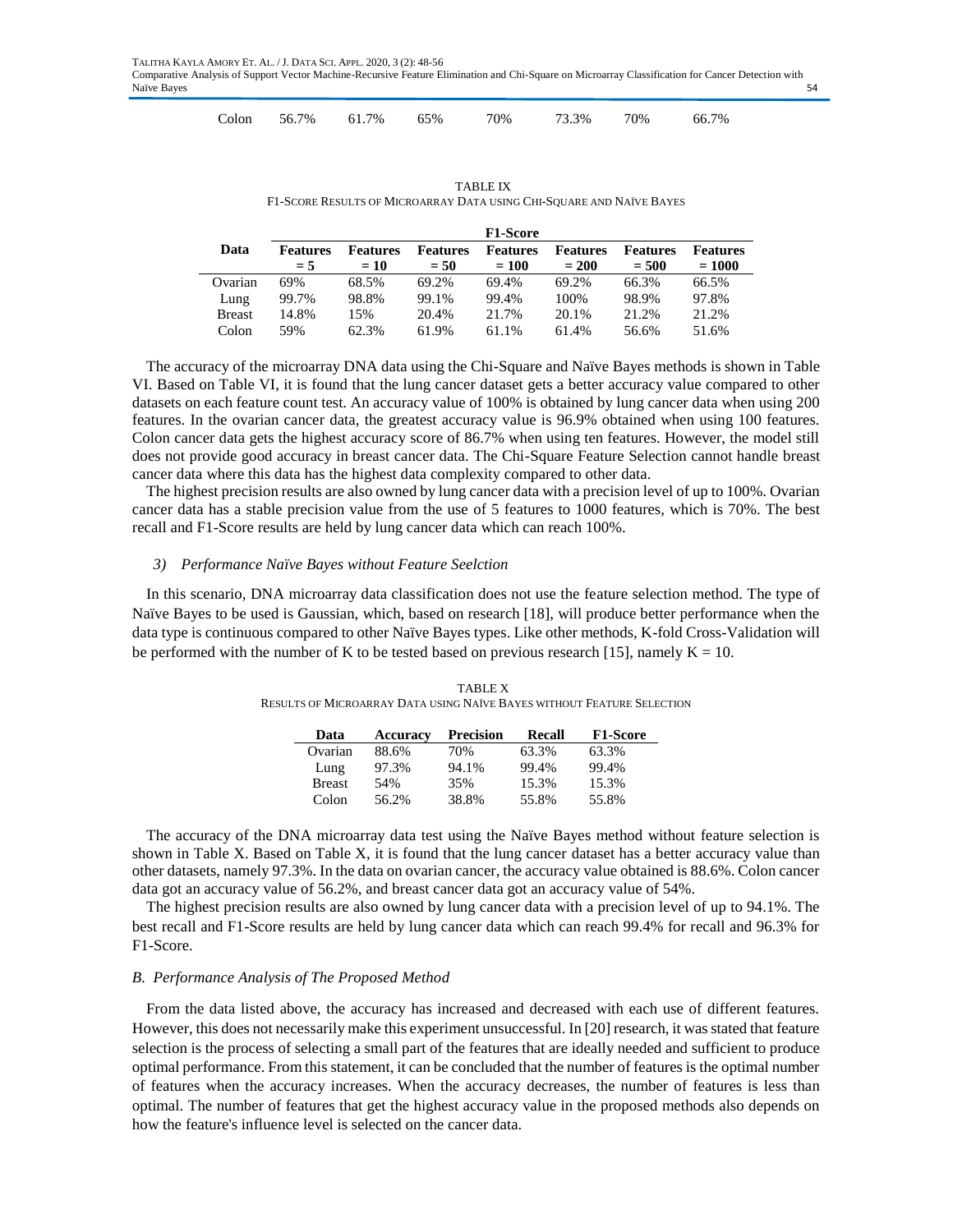The accuracy results shown in Table II, IV, and X shows the significant effect of feature selection on the classification. The better accuracy results can be seen compared to the classification without using the feature selection method. From that table, we can observe that all data can get the best accuracy results when using the SVM-RFE feature selection method combined with the Naïve Bayes classification. It should be noted that the suitability between feature selection and classification methods affects the amount of accuracy.

All feature selection works very well in the ovarian cancer data, even though the SVM-RFE has slightly greater accuracy than Chi-Square. In lung cancer data, Chi-Square got better results than SVM-RFE on the use of 5 features. In the breast cancer data, only SVM-RFE was able to achieve more than 70% accuracy. Chi-Square is still unable to handle breast cancer data. This data has the highest data complexity than other data because the microarray-based breast cancer dataset consists of a small number of samples with a much larger number of features than other cancer datasets. [21]. The microarray-based breast cancer dataset had a very small sample because it was very time-consuming and expensive [22]. Apart from being very time-consuming and expensive, the sample size is further reduced when predicting clinical outcomes due to missing clinical factors for some of the microarray dataset samples [23]. Even though SVM-RFE reaches 90% for ten features in the colon cancer data, the accuracy is still somewhat lower than other datasets. This is due to the smaller number of colon data compared to other data.

In conclusion, lung cancer data can produce the best accuracy by using the SVM-RFE method with an accuracy of 100% (100% precision, 100% recall, and 100% F1-Score) on the use of 50, 100, and 200 features; and using the Chi-Square method with an accuracy of 100% (100% precision, 100% recall, and 100% F1-Score) using 200 features.

#### V. Conclusion

Based on the results of the research conducted, the conclusions that can be drawn from this study are as follows. The SVM-RFE and Chi-Square feature selection methods combined with the Naïve Bayes classification method can classify DNA microarray data for cancer detection. SVM-RFE and Chi-Square can affect the classification accuracy of the Naïve Bayes method. SVM-RFE and Chi-Square both obtained 100% accuracy results in lung cancer data for 200 features. However, for breast cancer data, Chi-Square has not handled the data's complexity maximally. Based on the study results, five of the seven features of each cancer dataset get the best accuracy from the Naïve Bayes model combined with SVM-RFE, so it can be concluded that Naïve Bayes combined with SVM-RFE produces better performance than Naïve Bayes combined with Chi. -Square. This research was developed by comparing SVM-RFE and Chi-Square and their effect on Naïve Bayes' accuracy. For further research, we can compare other feature selection methods or other classification methods to determine which method can produce the best accuracy level.

#### ACKNOWLEDGMENT

The author would like to thank Allah S.W.T, my family who supports me endlessly, the people involved in this research, such as lecturers and friends. The author would also thank all authors whose papers are used as references in this paper.